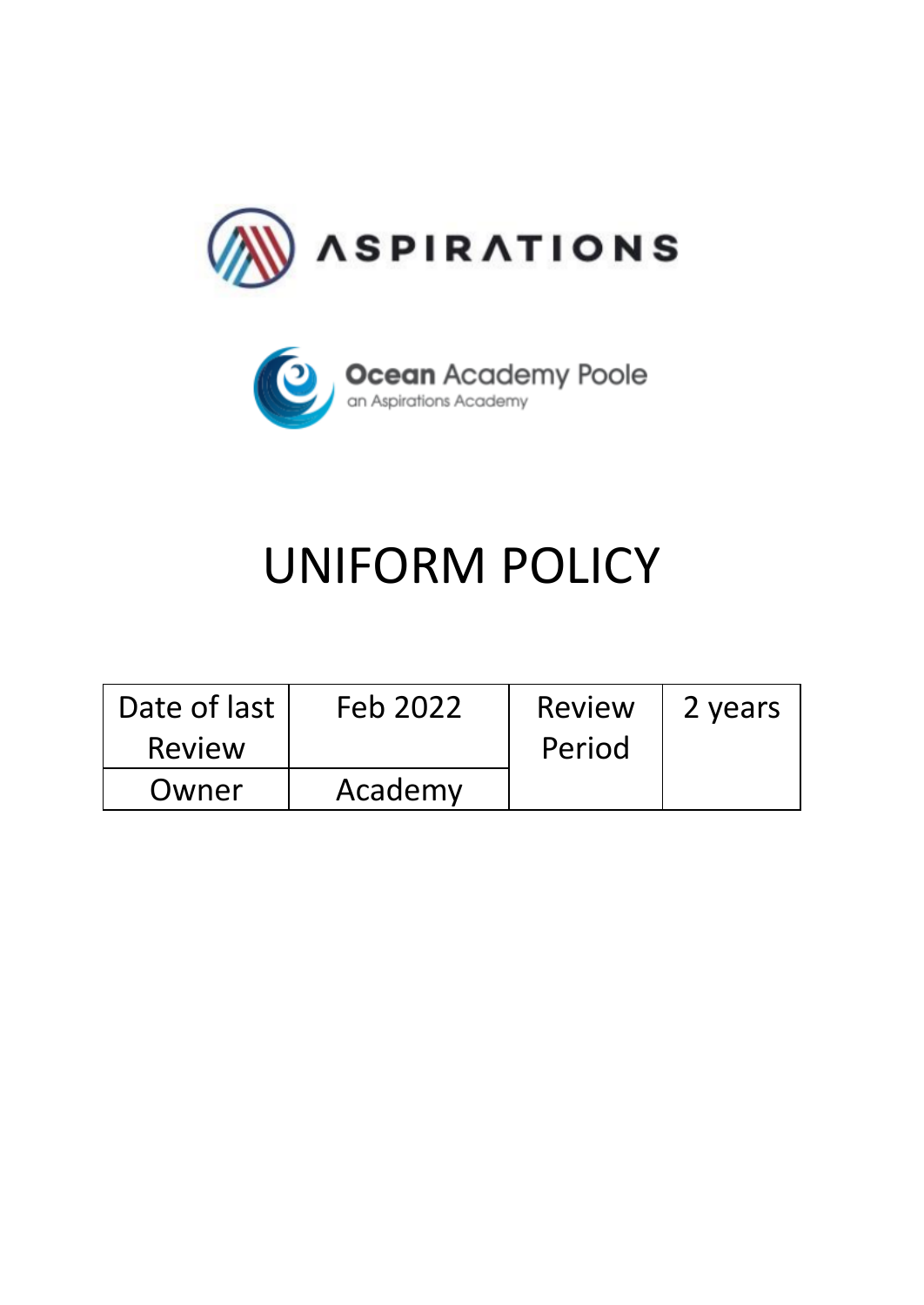# **1. Introduction**

It is our academy policy that all children wear the Ocean Academy uniform when attending school, or when participating in an academy-organised event outside normal school hours. We provide a complete list of the items needed for our uniform on our website.

<https://www.ocean-aspirations.org/parents-information/uniform/>

## **2. Aims and objectives**

Our policy on school uniform is based on the notion that school uniform:

- promotes a sense of pride in the school
- engenders a sense of community and belonging towards the school
- is practical and smart
- identifies the children with the school
- makes children feel equal to their peers in terms of appearance
- is regarded as suitable wear for school and good value for money
- is designed with health and safety in mind

#### **3. Uniform**

The academy uniform is:

- A grey blazer, with island blue braiding and the Ocean Academy logo
- An optional plain, black V neck jumper (NOT sweatshirt material)
- A white long or short sleeved shirt (not polo shirt) and blue clip or full length tie must be worn
- Black trousers or skirt formal style not tight fitting or fashion/sports styles
- In warmer weather children may wear grey formal shorts
- Blue and white gingham checked dress can be worn in the summer term only
- Blazers must be worn to and from school every day
- Only school approved badges should be worn on lapels of blazers
- Earrings should be one individual stud or a pair of small studs (should not be worn on PE days)
- Hair bands should be one colour, discrete and not be overly decorative.
- Hair colour should be one natural colour and hair styles should not be extreme or have lines / patterns cut into the hair
- Tights should be plain black or white
- Socks can be long or short and should be plain black or white

#### **4. Footwear**

- All children should come to school in **black school shoes**
- No boots, platforms, high heels, open toe are allowed
- Trainers are only allowed to be worn for PE / sports and must be worn for these lessons as a health and safety requirement

## **5. Jewellery**

Jewellery should not be worn in school with the exception of:

- one single or pair of ear-ring studs in pierced ears
- small objects of religious significance that can be removed during PE, games and swimming for health and safety reasons